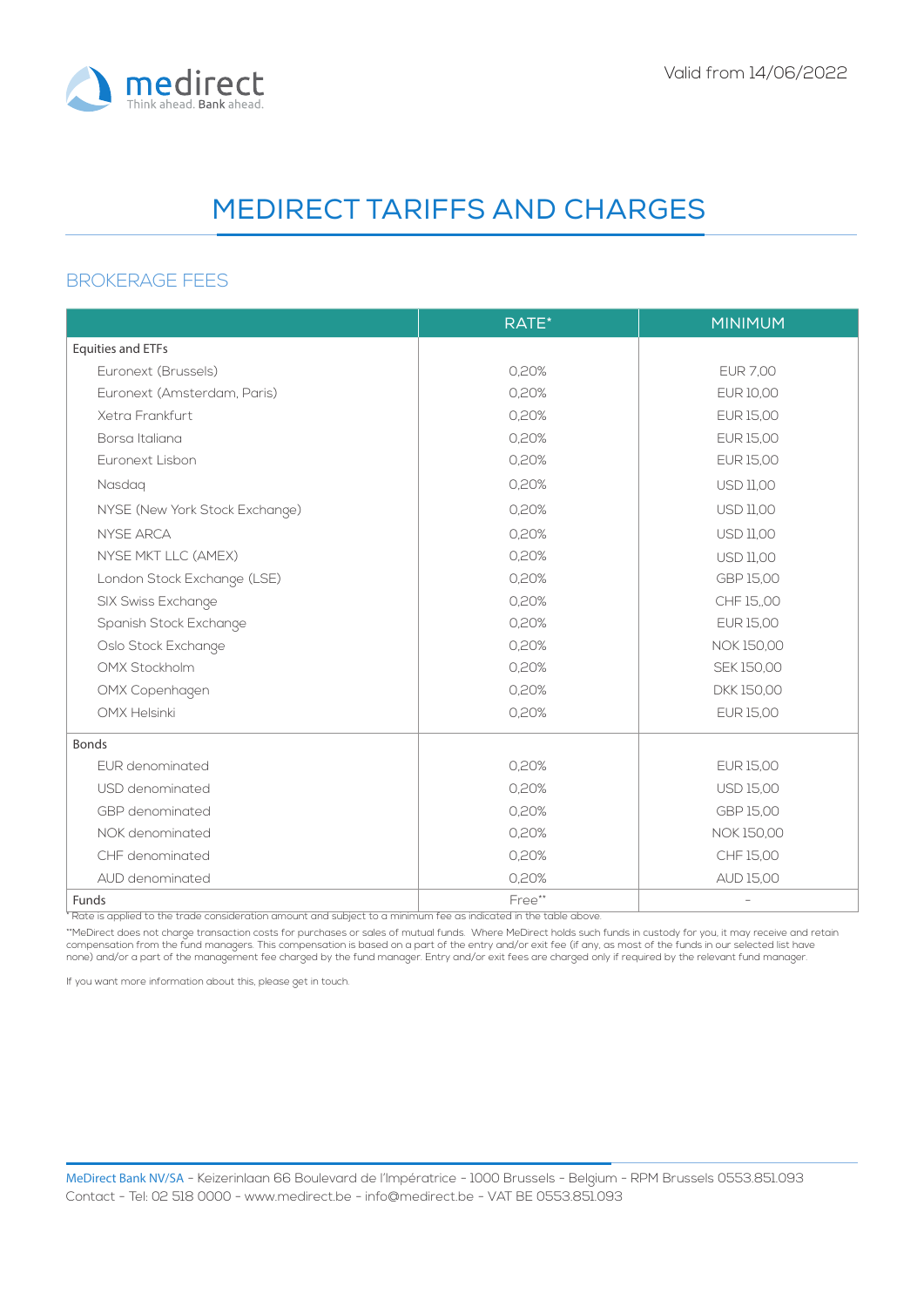

## WEALTH MANAGEMENT FEES

| ANNUAL MANAGEMENT FEE* | 0.90 % VAT INCL. |
|------------------------|------------------|
|------------------------|------------------|

\* The management fee is calculated at the end of each quarter (31 March, 30 June, 30 September, and 31 December) based on the market value of the discretionary managed portfolio at each quarter end.

#### **No transaction costs**

At MeDirect, you do not pay any transaction costs nor any cost for deposits in your discretionary managed portfolio or for the complete or partial withdrawal of money from your discretionary managed portfolio.

#### **Taxes**

The portfolios MeDirect manages consist of accumulating funds that are subject to the standard Belgian tax regulations. MeDirect will do the necessary work and withhold all applicable taxes so you don't have to take care of this.

#### **Stock exchange tax**

There is no tax due when purchasing accumulating funds. When selling accumulating funds there is a one-time stock exchange tax. This tax represents 1,32% of total sales price, but is limited to a maximum of EUR 4.000.

#### **Capital gain tax**

Capital gains tax is only applicable on the sale of: Funds purchased before 31 December 2017:

- 1. capitalisation funds and trackers which invest 25% or more in fixed-income investments such as bonds;
- 2. distribution funds and trackers which invest 25% or more in fixed-income investments, and do not pay out 100% of their interest income.

Funds purchased after 1 January 2018:

- 1. capitalisation funds and trackers which invest 10% or more in fixed-income investments such as bonds;
- 2. distribution funds and trackers which invest 10% or more in fixed-income investments, and do not pay out 100% of their interest income.

In both cases a withholding tax (capital gains tax) of 30% is deducted from the capital gains resulting from these fixed-income securities.

There are 2 methods to calculate this tax:

- either the fund house calculates the BE TIS value (Taxable Income per Share) and the capital gain tax is calculated based on the difference between sale and purchase TIS values.
- or the tax is calculated on the capital gains resulting from the fixed-income securities when the BE TIS value is unknown.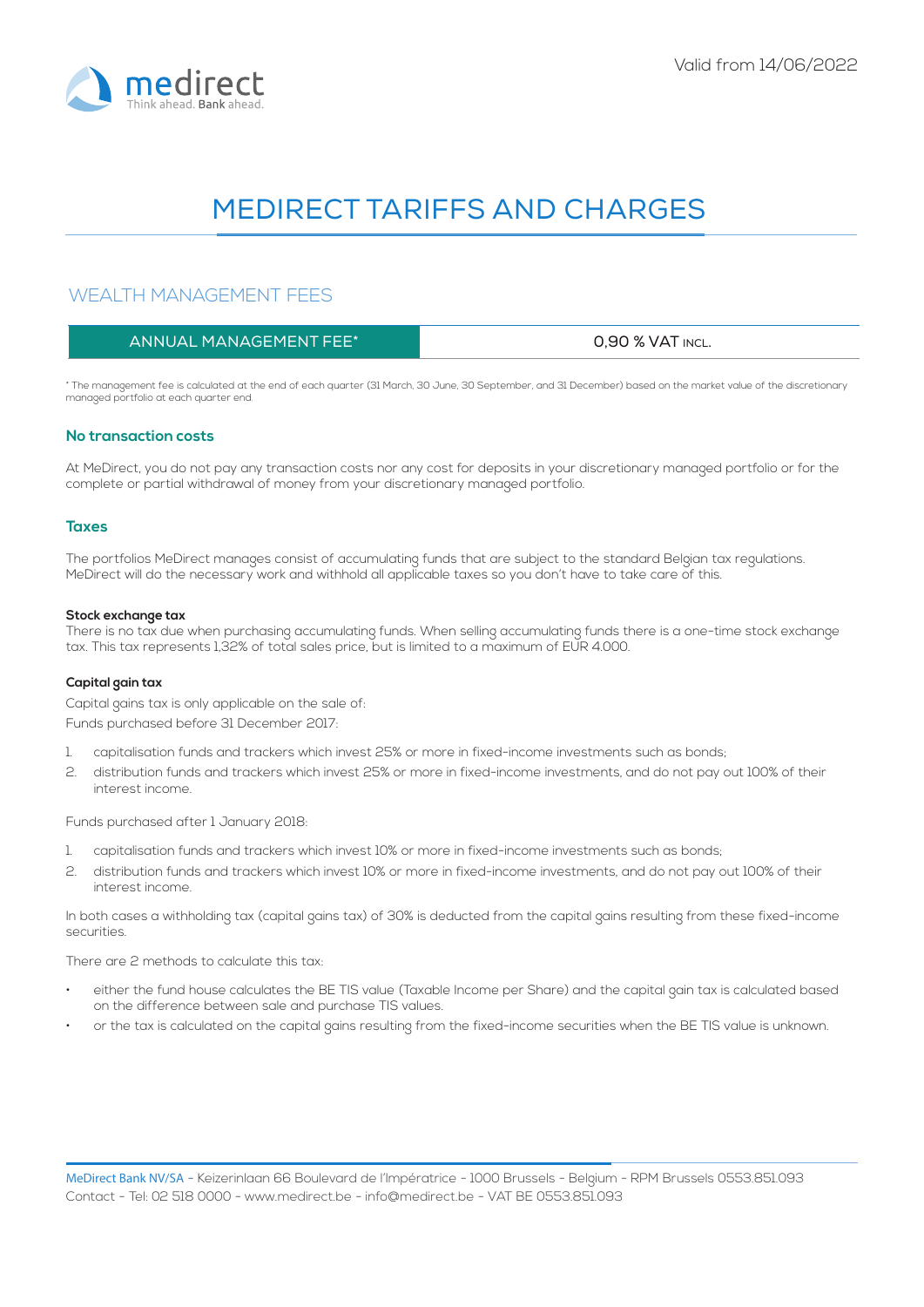

#### For example:

A capitalisation fund invests 40% in bonds and 60% in shares. The investor purchased the fund for EUR 100, and sells it for EUR 120.

The BE TIS value is known at the moment of purchase and sale. If sale TIS value is greater than purchase TIS value, it is taxed at 30% withholding tax.

The fund does not calculate any BE TIS value. The realised capital gains is EUR 20. As the fund invested 40% in bonds, the tax is only calculated over 40%. 40% of EUR 20 is EUR 8. The tax is 30%, which means EUR 2.4 is deducted and the investor will receive EUR 5.6 net. The fund invests 60% in shares; 60% of EUR 20 is EUR 12, for which no capital gains tax is calculated. The investor will receive EUR 120 – EUR 2.4 (capital gains tax) = EUR 117.6 on selling the fund.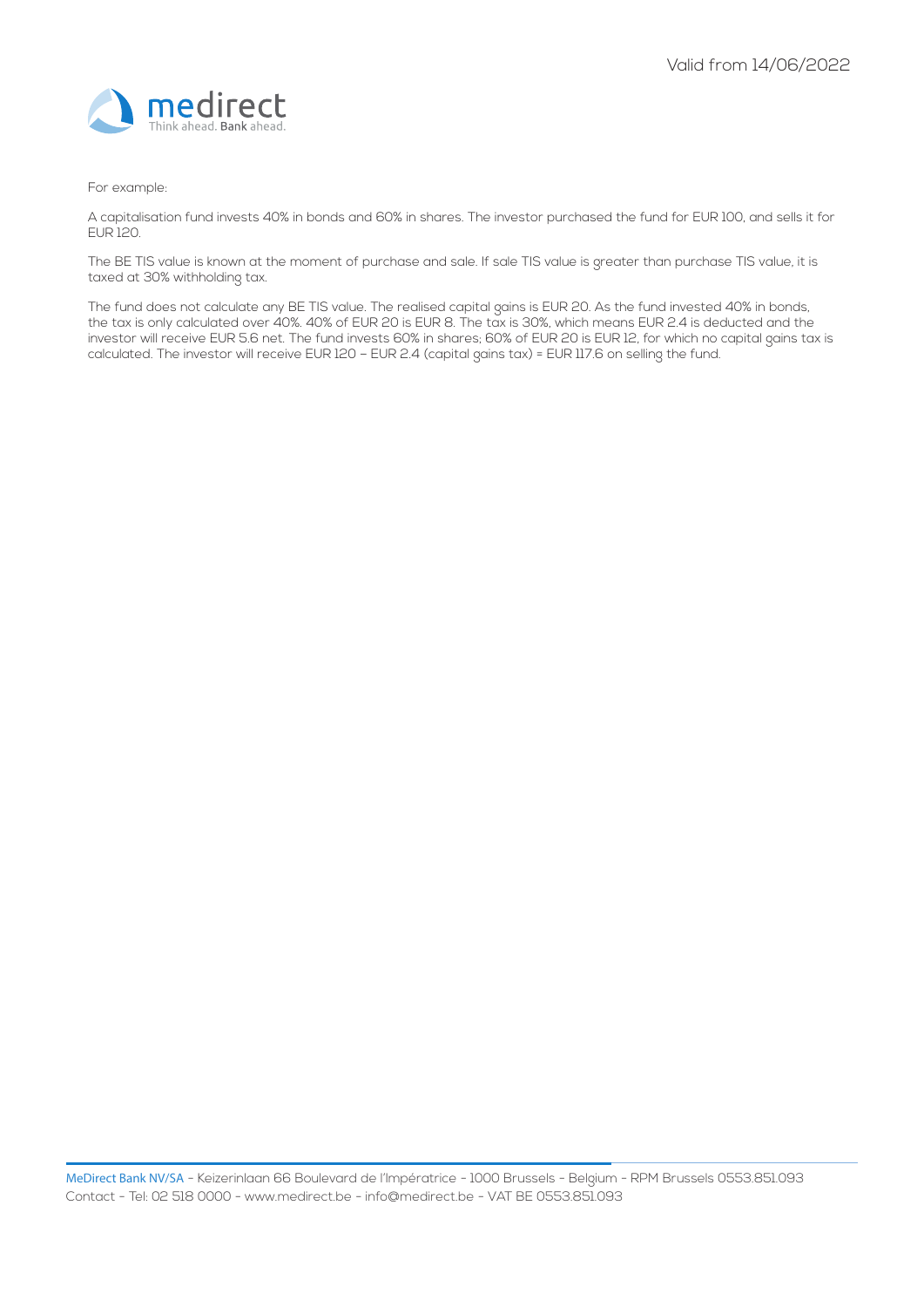### CORPORATE ACTIONS FEES

| All bond redemption, share buy back, bonus shares, mergers and splits, | Free |
|------------------------------------------------------------------------|------|
| payment of dividend/coupon, scrip dividend                             |      |
| Application of Double Tax Treaty for US tax relief at source           | Free |

### PORTFOLIO TRANSFER FEES

|                                                      | <b>EQUITY/BONDS</b>  | <b>FUNDS/ETFS</b>    |
|------------------------------------------------------|----------------------|----------------------|
| Transfer of holdings between MeDirect accounts       | Free                 | Free                 |
| Inward transfer of holdings from other institutions* | Free                 | Free                 |
| Outward transfer of holdings to other institutions   | EUR 150 per security | EUR 150 per security |

## TRANSFERRING AN EXISTING PORTFOLIO? MEDIRECT WILL REIMBURSE TRANSFER FEES UP TO €500.

We do not charge any fee for transferring your existing portfolio to MeDirect. We will also reimburse you any fees that your current broker may charge you for moving your securities, up to a maximum of €500 per customer. The amount in question totals €500 per customer throughout the entire customer relation period. (For example: you were already reimbursed for an amount of €250 earlier, then there's an amount of €250 that still can be introduced.).

The reimbursement is limited to maximum of €100 per transferred line and the value of the transferred line is at least €500 (or the equivalent of €500 if the security is quoted in a different currency).